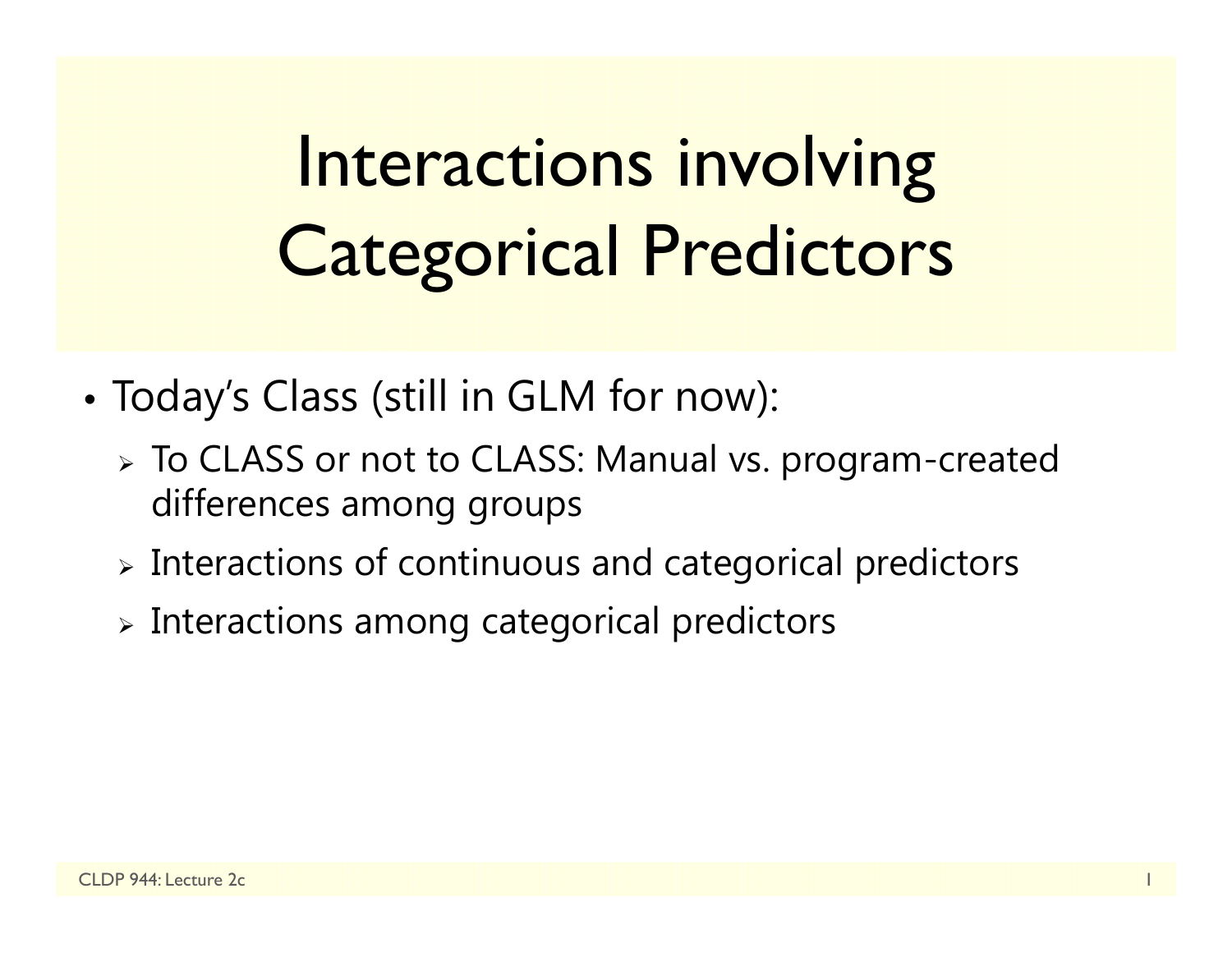## Categorical Predictors (3+ Groups)

- •Two alternatives for how to include grouping predictors
- **1. Manually create** and include dummy-coded group contrasts
	- Need *g* −1 contrasts for *g* groups, added all at once, **treated as continuous** (WITH in SPSS, by default in SAS, c. in STATA)
	- $\triangleright$  Corresponds more directly to linear model representation
	- $\triangleright\;$  Can be easier to set own reference group and contrasts of interest

#### **2. Let the program** create and include group contrasts for you

- **Treated as categorical**: BY in SPSS, CLASS in SAS, i. in STATA
	- SPSS and SAS: reference = highest/last group; STATA: reference = lowest/first group
- $\triangleright$  Can be more convenient if you have many groups, want many contrasts, or have interactions among categorical predictors
- $\triangleright$  Program marginalizes over main effects when estimating other effects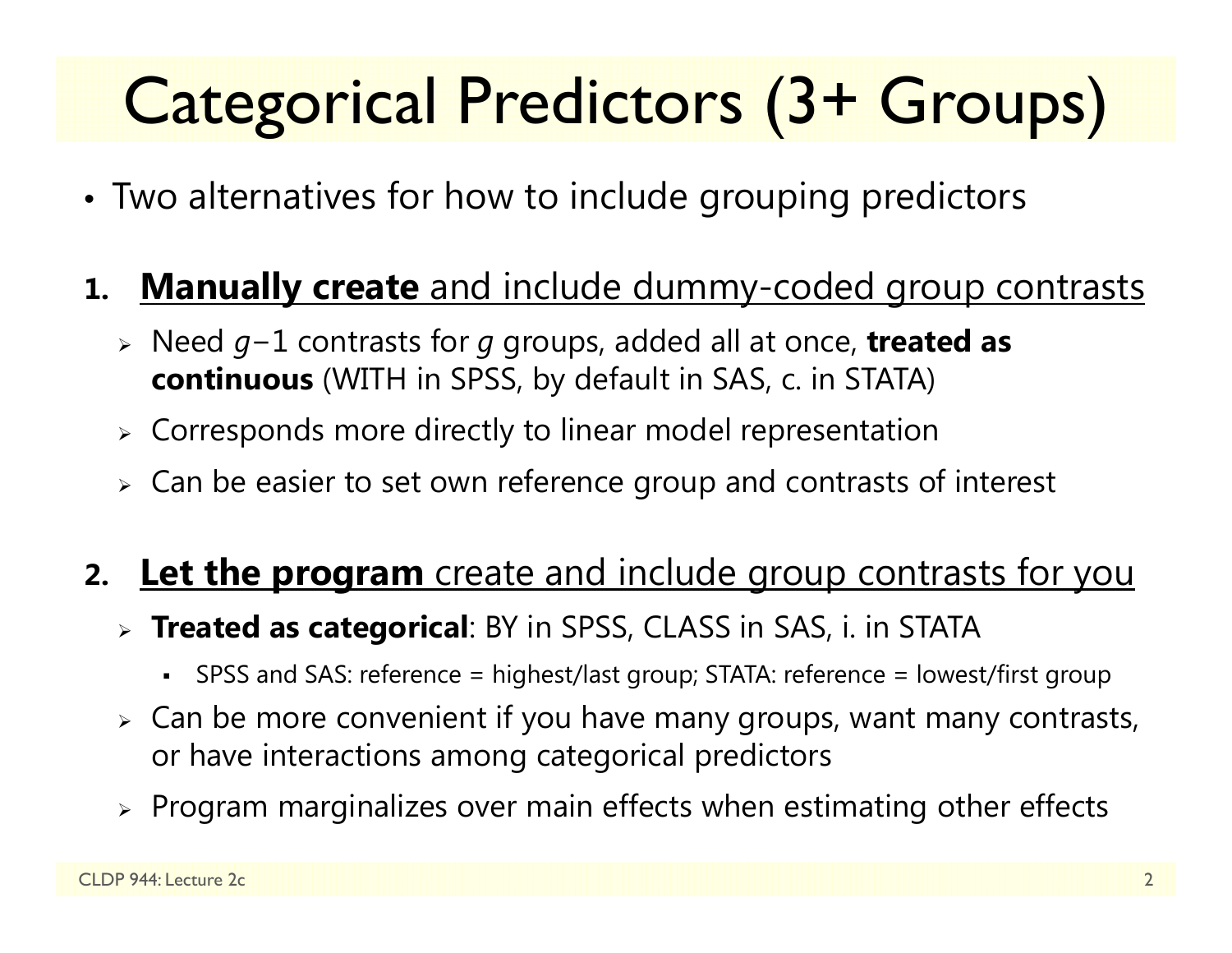### Categorical Predictors Treated as **Continuous**

- Model:  $y_i = \beta_0 + \beta_1 d1_i + \beta_2 d2_i + \beta_3 d3_i + e_i$ 
	- "Treatgroup" variable: Control=0, Treat1=1, Treat2=2, Treat3=3
	- $\triangleright$  New variables  $dl = 0, 1, 0, 0 \rightarrow$  difference between Control and T1 to be created  $d2=0$ , 0, 1, 0  $\rightarrow$  difference between Control and T2 for the model:  $d3=0$ , 0, 0, 1  $\rightarrow$  difference between Control and T3
- • How does the model give us **all possible group differences**? By determining each group's mean, and then the difference…

| <b>Control Mean</b> | Treatment 1             | <b>Treatment 2</b>       | <b>Treatment 3</b>       |
|---------------------|-------------------------|--------------------------|--------------------------|
| (Reference)         | Mean                    | <b>Mean</b>              | <b>Mean</b>              |
|                     | $\beta_0 + \beta_1 d_1$ | $\beta_0 + \beta_2 d2_i$ | $\beta_0 + \beta_3 d3_i$ |

• The model for the 4 groups directly provides 3 differences (control vs. each treatment), and indirectly provides another 3 differences (differences between treatments)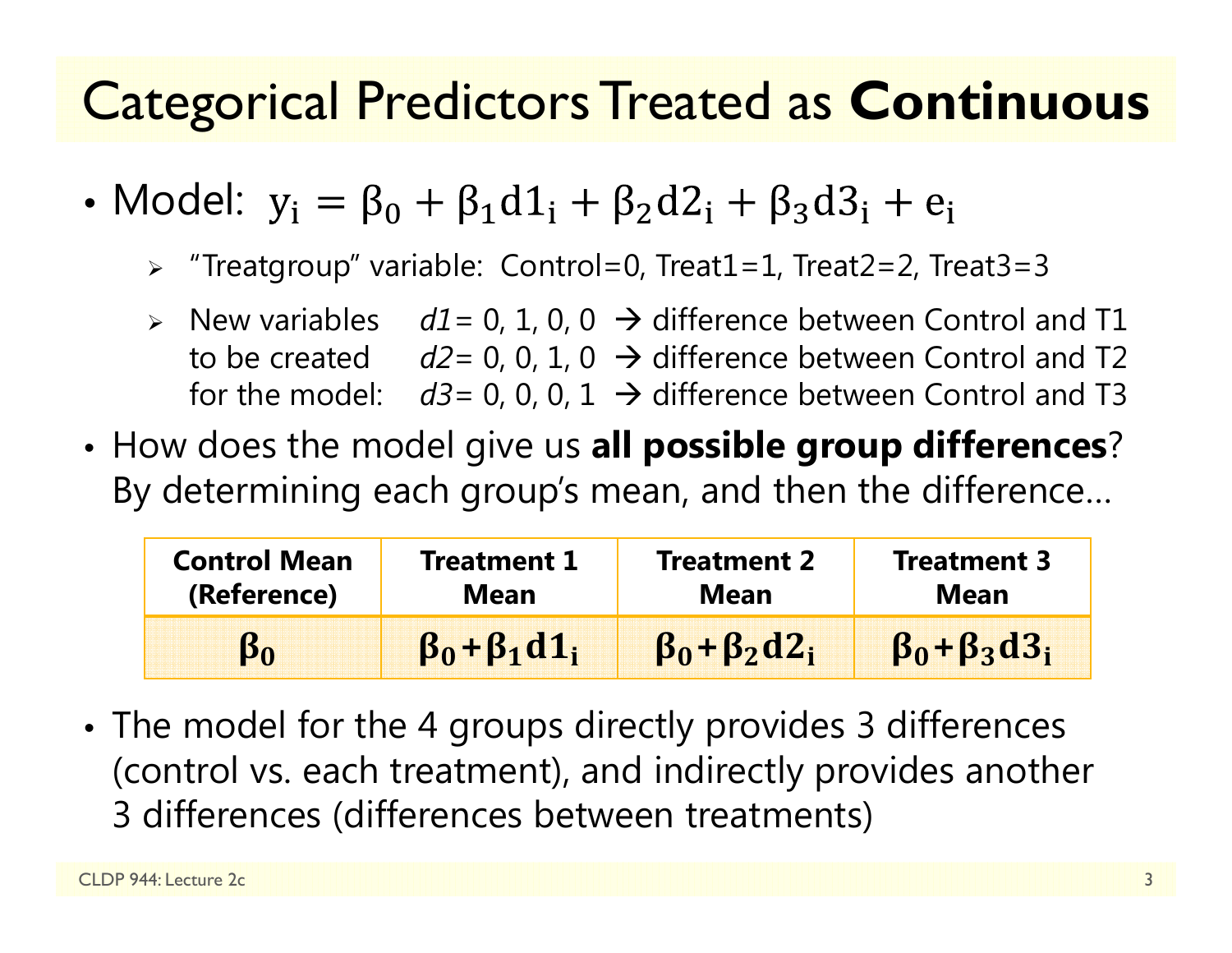#### Categorical Predictors Treated as **Continuous**

• Model:  $y_i = \beta_0 + \beta_1 d1_i + \beta_2 d2_i + \beta_3 d3_i + e_i$ 

| <b>Control Mean</b><br>(Reference) | <b>Treatment 1</b><br><b>Mean</b>                    | <b>Treatment 2</b><br><b>Mean</b> | <b>Treatment 3</b><br><b>Mean</b> |
|------------------------------------|------------------------------------------------------|-----------------------------------|-----------------------------------|
| $\beta_0$                          | $\beta_0 + \beta_1 d_1$                              | $\beta_0 + \beta_2 d2_i$          | $\beta_0 + \beta_3 d3_i$          |
|                                    |                                                      | Alt Group Ref Group               | <b>Difference</b>                 |
|                                    | • Control vs. $T1 = (\beta_0 + \beta_1) - (\beta_0)$ |                                   | $= \beta_1$                       |
|                                    | • Control vs. $T2 = (\beta_0 + \beta_2) - (\beta_0)$ |                                   | $=\beta_2$                        |
|                                    | • Control vs. T3 = $(\beta_0 + \beta_3) - (\beta_0)$ |                                   | $=\beta_3$                        |
| • $T1 vs. T2 =$                    | $(\beta_0 + \beta_2) - (\beta_0 + \beta_1)$          |                                   | $= \beta_2 - \beta_1$             |
| • $T1$ vs. $T3 =$                  | $(\beta_0 + \beta_3) - (\beta_0 + \beta_1)$          |                                   | $= \beta_3 - \beta_1$             |
| • T2 vs. T3 =                      | $(\beta_0 + \beta_3) - (\beta_0 + \beta_2)$          |                                   | $= \beta_3 - \beta_2$             |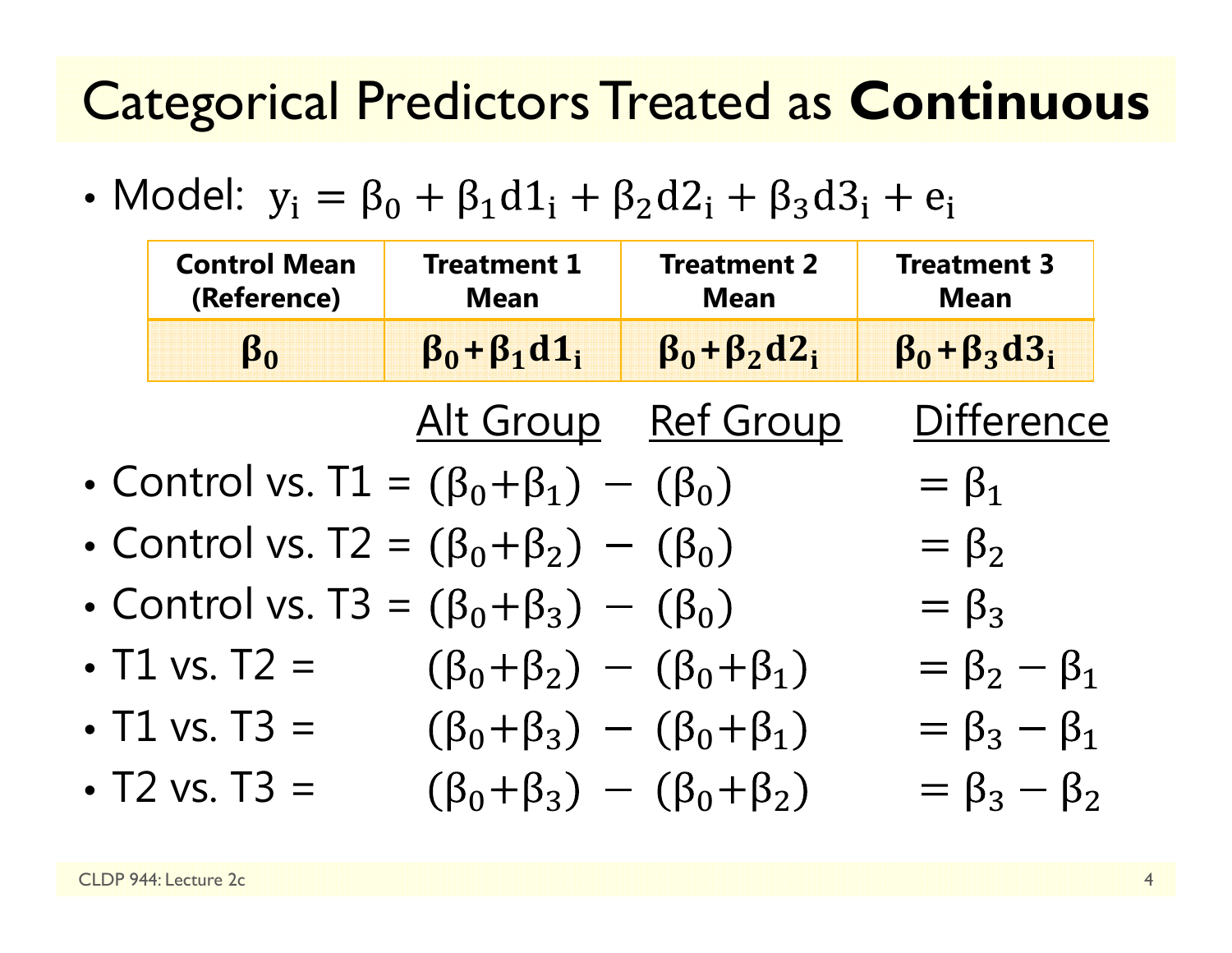## Main effects with manual dummy codes

| Note the order of the equations:<br>• Control vs. T1 = $(\beta_0 + \beta_1) - (\beta_0)$<br>$= \beta_1$<br>the reference group mean                                                                                                                                                                                                                                                                                                                                                                                                                                                                                                                                                                                                                     |  |  |  |  |  |
|---------------------------------------------------------------------------------------------------------------------------------------------------------------------------------------------------------------------------------------------------------------------------------------------------------------------------------------------------------------------------------------------------------------------------------------------------------------------------------------------------------------------------------------------------------------------------------------------------------------------------------------------------------------------------------------------------------------------------------------------------------|--|--|--|--|--|
|                                                                                                                                                                                                                                                                                                                                                                                                                                                                                                                                                                                                                                                                                                                                                         |  |  |  |  |  |
| • Control vs. T2 = $(\beta_0 + \beta_2) - (\beta_0)$<br>$= \beta_2$<br>is subtracted from                                                                                                                                                                                                                                                                                                                                                                                                                                                                                                                                                                                                                                                               |  |  |  |  |  |
| • Control vs. T3 = $(\beta_0 + \beta_3) - (\beta_0)$<br>$= \beta_3$<br>the alternative group mean.                                                                                                                                                                                                                                                                                                                                                                                                                                                                                                                                                                                                                                                      |  |  |  |  |  |
| • T1 vs. T2 =<br>$= \beta_2 - \beta_1$<br>$(\beta_0 + \beta_2) - (\beta_0 + \beta_1)$                                                                                                                                                                                                                                                                                                                                                                                                                                                                                                                                                                                                                                                                   |  |  |  |  |  |
| In SAS ESTIMATE statements (or<br>$= \beta_3 - \beta_1$<br>• T1 vs. T3 =<br>$(\beta_0 + \beta_3) - (\beta_0 + \beta_1)$<br>SPSS TEST or STATA LINCOM),                                                                                                                                                                                                                                                                                                                                                                                                                                                                                                                                                                                                  |  |  |  |  |  |
| $= \beta_3 - \beta_2$<br>• T2 vs. T3 =<br>$(\beta_0 + \beta_3) - (\beta_0 + \beta_2)$<br>the variables refer to their betas;                                                                                                                                                                                                                                                                                                                                                                                                                                                                                                                                                                                                                            |  |  |  |  |  |
| the numbers refer to the<br>TITLE "Manual Contrasts for 4-Group Diffs";<br>operations of their betas.<br>PROC MIXED DATA=dataname METHOD=REML;<br>MODEL $y = d1 d2 d3 / SOLUTION;$<br>CONTRAST "Omnibus df=3 main effect F-test" d1 1, d2 1, d3 1;<br>ESTIMATE "Control Mean" intercept 1 d1 0 d2 0 d3 0;<br>intercept $1$ d $1$ $1$ d $2$ $0$ d $3$ $0$ ;<br>"T1 Mean"<br><b>ESTIMATE</b><br>intercept $1$ d $1$ 0 d $2$ $1$ d $3$ 0;<br><b>ESTIMATE</b><br>"T2 Mean"<br>Intercepts are used only<br>intercept $1$ d $1$ 0 d $2$ 0 d $3$ $1$ ;<br>"T3 Mean"<br><b>ESTIMATE</b><br>in predicted values.<br>1 d2<br><b>ESTIMATE</b><br>0 d3 0;<br>"Control vs. T1"<br>d1<br>d2<br>d1<br>1 d3 0;<br>$\mathbf 0$<br><b>ESTIMATE</b><br>"Control vs.<br>T2" |  |  |  |  |  |
| Positive values indicate<br>$\mathbf{0}$<br>d2<br>$0$ d3 1;<br>d1<br>"Control vs. T3"<br><b>ESTIMATE</b><br>addition; negative values<br>$d1 - 1 d2$<br>1 d3 0;<br><b>ESTIMATE</b><br>"T1 vs.<br>T2"<br>indicate subtraction.<br>$d1 - 1 d2$<br>$0$ d3 1;<br><b>ESTIMATE</b><br>"T1 vs.<br><b>T3"</b>                                                                                                                                                                                                                                                                                                                                                                                                                                                   |  |  |  |  |  |
| $0$ d2 -1 d3 1;<br>d1<br><b>ESTIMATE</b><br>"T2 vS.<br>T3"<br>RUN:                                                                                                                                                                                                                                                                                                                                                                                                                                                                                                                                                                                                                                                                                      |  |  |  |  |  |

CLDP 944: Lecture 2c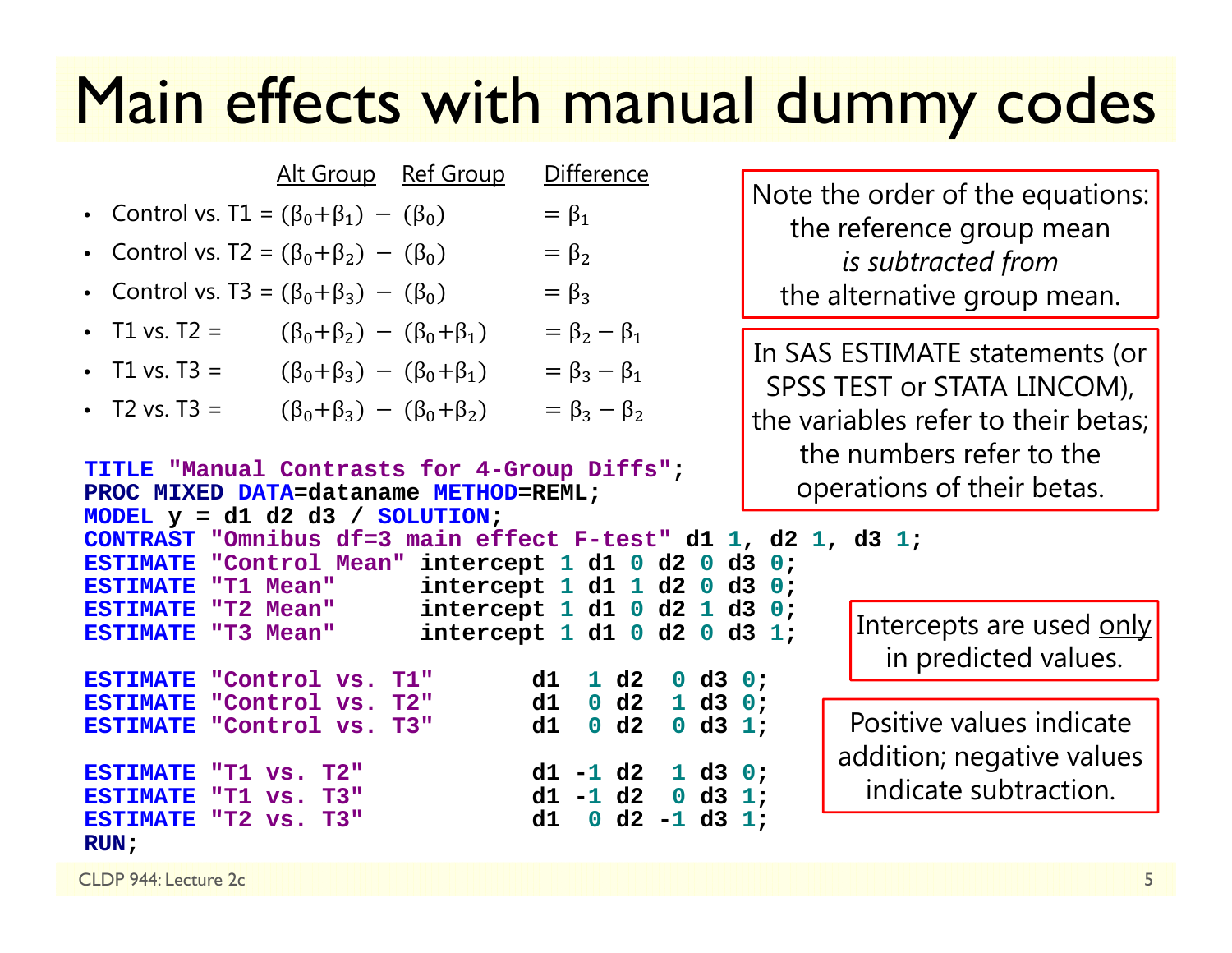## Interactions with manual dummy codes

- When using manual dummy-codes for group contrasts treated as continuous, any interactions have to be specified with **each** contrast
- For example, adding an interaction of treatgroup with age (0=85):

$$
y_i = \beta_0 + \beta_1(d1_i) + \beta_2(d2_i) + \beta_3(d3_i)
$$
  
+  $\beta_4(Age_i - 85) + \beta_5(d1_i)(Age_i - 85)$   
+  $\beta_6(d2_i)(Age_i - 85) + \beta_7(d3_i)(Age_i - 85) + e_i$ 

```
TITLE "Group by Age for 4-Group Variable Treated as Continuous";
PROC MIXED DATA=dataname METHOD=REML;
MODEL y = d1 d2 d3 age d1*age d2*age d3*age / SOLUTION;
CONTRAST "Omnibus df=3 SIMPLE effect F-test" d1 
1, d2 
1, d3 
1;
CONTRAST "Omnibus df=3 interaction F-test" d1*age 
                                                   1, d2*age 
1, d3*age 
1;
ESTIMATE "Age Slope for Control" age 
1 d1*age 
                                               0 d2*age 
0 d3*age 
                                                                  0;
ESTIMATE "Age Slope for T1" age 
                                    1 d1*age 
                                               1 d2*age 
0 d3*age 
                                                                  0;
ESTIMATE "Age Slope for T2" age 
                                    1 d1*age 
0 d2*age 
1 d3*age 
0;
ESTIMATE "Age Slope for T3" age 
                                    1 d1*age 
                                               0 d2*age 
0 d3*age 
1;
ESTIMATE "Age Slope: Control vs. T1" d1*age 
                                               1 d2*age 
0 d3*age 
0;
ESTIMATE "Age Slope: Control vs. T2" d1*age 
                                               0 d2*age 
1 d3*age 
                                                                  0;
ESTIMATE "Age Slope: Control vs. T3" d1*age 
                                               0 d2*age 
0 d3*age 
                                                                  1;
ESTIMATE "Age Slope: T1 vs. T2" d1*age -1 d2*age 
                                                         1 d3*age 
                                                                  0; 
ESTIMATE "Age Slope: T1 vs. T3" d1*age -1 d2*age 
                                                         0 d3*age 
                                                                  1;
ESTIMATE "Age Slope: T2 vs. T3" d1*age 
                                               0 d2*age -1 d3*age 
                                                                  1;
```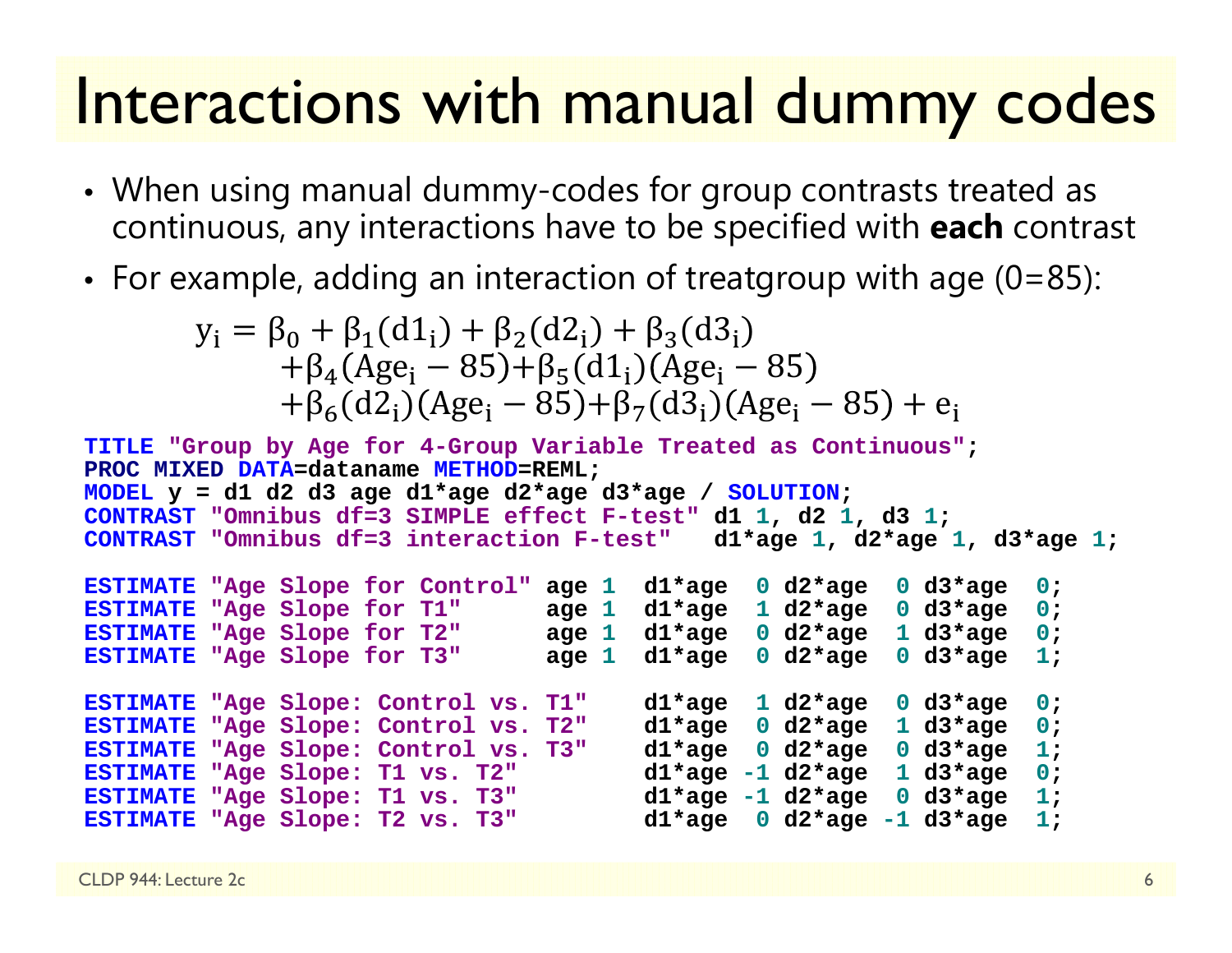## Using BY/CLASS/i. statements instead

- • Designate as "**categorical**" in program syntax
	- If you let **SAS**/SPSS do the dummy coding via **CLASS**/BY, then the **highest/last group is default reference**
		- In SAS 9.4 you can change reference group: REF='level' | FIRST | LAST but it changes that group to be last in the data ( $\bm{\rightarrow}$  confusing)
		- "Type III test of fixed effects" provide omnibus tests by default
		- **LSMEANS**/EMMEANS can be used to get all means and comparisons without specifying each individual contrast
	- $\triangleright$  If you let STATA do the dummy coding via i.group, then the **lowest/first group is default reference** 
		- - Can change reference group, e.g., last = ref  $\rightarrow$  ib(last).group
		- CONTRAST used to get omnibus tests (not provided by default)
		- MARGINS can be used to get all means and comparisons with much less code than describing each individual contrast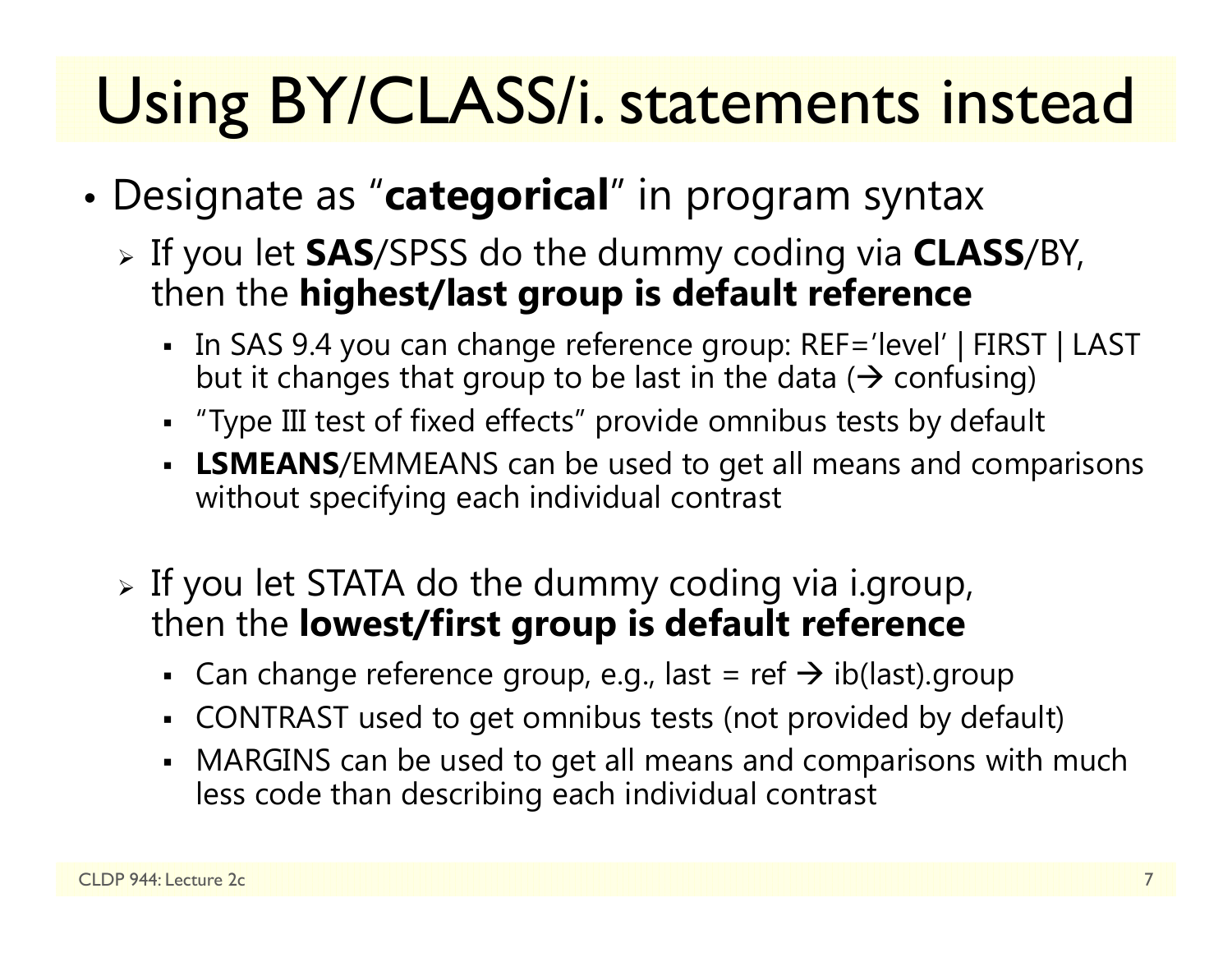## Main effects of **Categorical** Predictors

**TITLE "Program-Created Contrasts for 4-Group Diffs via CLASS"; PROC MIXED DATA=dataname ITDETAILS METHOD=REML; CLASS treatgroup; MODEL y = treatgroup / SOLUTION; LSMEANS treatgroup / DIFF=ALL; CLASS** statement means "make my dummy codes for me"

**The LSMEANS line above gives you all of the following… note that one value has to be given for each possible level of the categorical predictor in order of data**

```
ESTIMATE "Control Mean" intercept 1 treatgroup 1 0 0 0;
ESTIMATE "T1 Mean" intercept 1 treatgroup 0 1 0 0;
ESTIMATE "T2 Mean"
                           "T2 Mean" intercept 1 treatgroup 0 0 1 0;
ESTIMATEintercept 1 treatgroup 0 0 0 1;
ESTIMATE "Control vs. T1" treatgroup -1 1 0 0; 
ESTIMATE "Control vs. T2"
                             "Control vs. T2" treatgroup -1 0 1 0; 
ESTIMATE "Control vs. T3"
                             "Control vs. T3" treatgroup -1 0 0 1;
ESTIMATE "T1 vs. T2"
                             "T1 vs. T2" treatgroup 0 -1 1 0; 
ESTIMATE "T1 vs. T3"
                             "T1 vs. T3" treatgroup 0 -1 0 1; 
ESTIMATE "T2 vs. T3"
                            treatgroup 0 0 -1 1;
CONTRAST "Omnibus df=3 main effect F-test" treatgroup -1 1 0 0, 
                                              treatgroup -1 0 1 0, 
                                              treatgroup -1 0 0 1;
Can also make up whatever contrasts you feel like using DIVISOR option:
ESTIMATE "Mean of Treat groups" intercept 1 treatgroup 0 1 1 1 / DIVISOR=3;
ESTIMATE "Control vs. Mean of Treat groups" treatgroup -3 1 1 1 / DIVISOR=3;
                                                                   When predicting 
                                                                 intercepts, 1 means 
                                                                 "for that group only"
                                                              When predicting group 
                                                            differences, contrasts must 
                                                            sum to 0; here -1 = ref, 1
                                                               = alt, and 0 = ignore
   CLASS gives this contrast by default
```
**RUN;**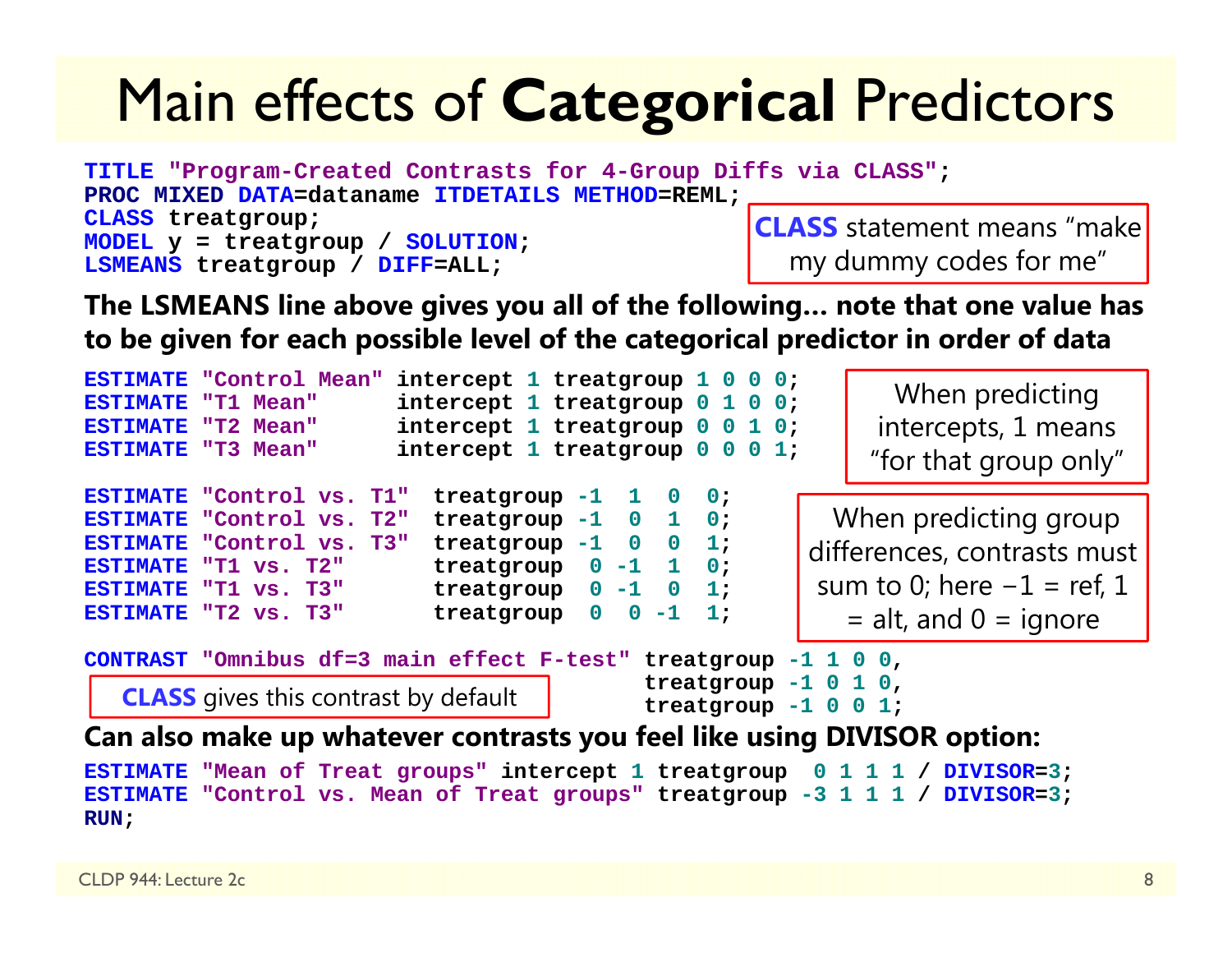#### Interactions with **Categorical** Predictors

• For example, adding an interaction of treatgroup with age (0=85):

```
TITLE "Group by Age for 4-Group Variable Modeled as Categorical";
PROC MIXED DATA=dataname METHOD=REML;
CLASS treatgroup;
MODEL y = treatgroup age treatgroup*age / SOLUTION;
```
**\* To explain interaction as how group diffs depend on age:**

```
LSMEANS treatgroup / DIFF=ALL AT (age)=(-5); * group intercept diffs at age 80;
LSMEANS treatgroup / DIFF=ALL AT (age)=(0); * group intercept diffs at age 85;
LSMEANS treatgroup / DIFF=ALL AT (age)=(5); * group intercept diffs at age 90;
```
**\* To explain interaction as how age slope depends on group:**

```
ESTIMATE "Age Slope for Control" age 1 treatgroup*age 1 0 0 0;
ESTIMATE "Age Slope for T1" age 1 treatgroup*age 0 1 0 0;
ESTIMATE "Age Slope for T2" age 1 treatgroup*age 0 0 1 0;
ESTIMATE "Age Slope for T3" age 1 treatgroup*age 0 0 0 1;
```

```
ESTIMATE "Age Slope: Control vs. T1" treatgroup*age -1 1 0 0;
ESTIMATE "Age Slope: Control vs. T2" treatgroup*age -1 0 1 0;
ESTIMATE "Age Slope: Control vs. T3" treatgroup*age -1 0 0 1;
ESTIMATE "Age Slope: T1 vs. T2"
                                    treatgroup*age 0 -1 1 0;ESTIMATE "Age Slope: T1 vs. T3"
                                    treatgroup*age 0 -1 0 1;
ESTIMATE "Age Slope: T2 vs. T3" treatgroup*age 0 0 -1 1;
```
#### **Can also make up whatever contrasts you feel like using DIVISOR option:**

```
ESTIMATE "Mean Age Slope in Treat groups" age 1 treatgroup*age 0 1 1 1 / DIVISOR=3;
ESTIMATE "Age Slope: Control vs. Mean of Treat" treatgroup*age -3 1 1 1 / DIVISOR=3;
RUN;
```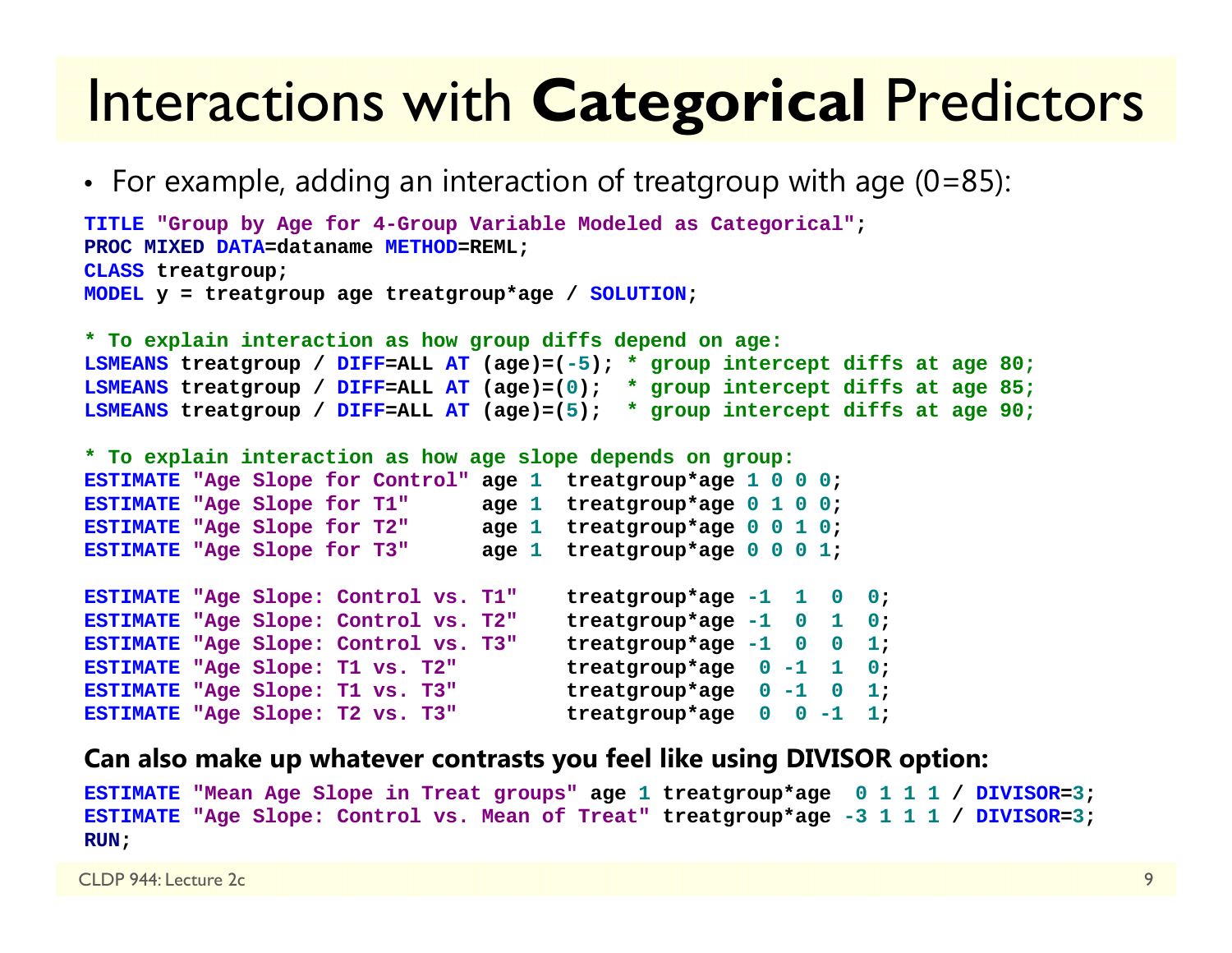## Categorical Predictors = Marginal Effects

- • Letting the program build contrasts for categorical predictors (instead of creating manual dummy codes) does the following:
	- Allows LSMEANS/EMMEANS/MARGINS (for cell means and differences)
	- $\triangleright$  Provides omnibus (multiple df) multivariate Wald tests for group effects
	- **Marginalizes the group effect across interacting predictors**   $\rightarrow$  omnibus F-tests represent marginal main effects (instead of simple)

 e.g., **MODEL y = Treatgroup sexMW Treatgroup\*sexMW** *(in which Treatgroup is always "categorical")*

| <b>Type 3 Tests of</b><br><b>Fixed Effects</b> | <b>Interpretation if sexMW is</b><br>"continuous" (no CLASS) | <b>Interpretation if sexMW is</b><br>"categorical" on CLASS |
|------------------------------------------------|--------------------------------------------------------------|-------------------------------------------------------------|
| sexMW                                          | Marginal diff across groups                                  | Marginal diff across groups                                 |
| <b>Treatgroup</b>                              | <b>Group diff if sexMW=0</b>                                 | <b>Marginal diff across sexes</b>                           |
| Treatgroup*sexMW                               | Interaction                                                  | Interaction                                                 |